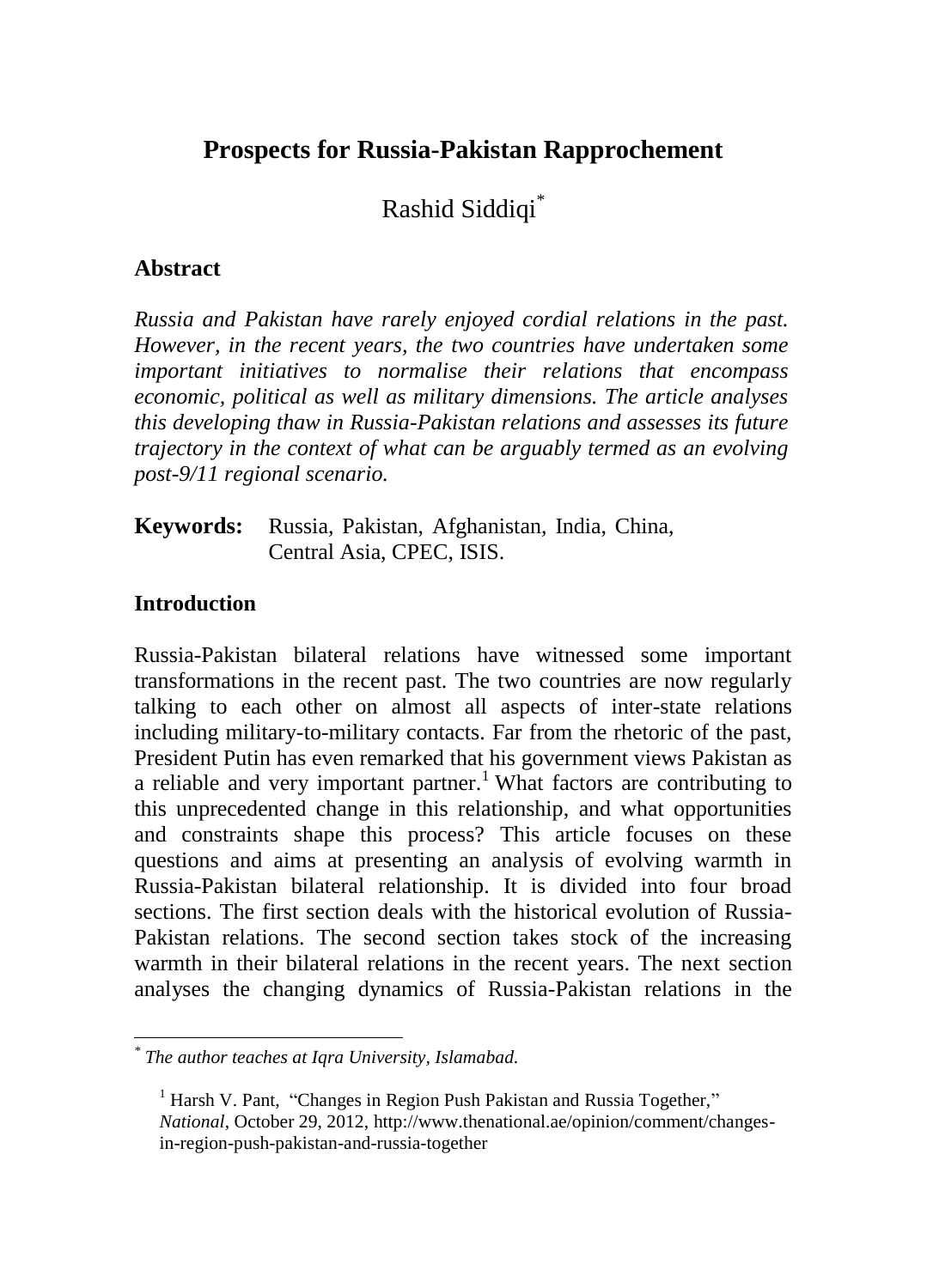recent years. This is then followed by the concluding remarks which particularly deal with the nature of this growing thaw and its future trajectory.

## **Cold Past**

 $\overline{a}$ 

Russia-Pakistan relations are heavily influenced by their Cold War past. Soon after independence, the bipolar global politics forced Pakistan to choose either the United States (US) or the Soviet Union (Russia's predecessor) as its ally as it faced an existential security threat from the neighbouring country India. As Pakistan chose, Washington as its preferred partner, its relations with Moscow naturally 'got off to a cool start.<sup>2</sup> With the passage of time, Pakistan increasingly got sucked into the US-led anti-communist alliances namely Central Treaty Organisation (CENTO) and South East Asia Treaty Organisation (SEATO), and any overtures by its leadership towards Moscow in the subsequent years, aimed at seeking a normal relationship, remained mostly fruitless.<sup>3</sup>

This divide was further widened, when New Delhi developed a closer relationship with the Soviet Union soon after its independence. The Indo-Soviet relationship flourished in the subsequent years, encompassing the economic as well as political dimensions, and soon New Delhi attained a sort of veto power over Russia's independent manoeuvrings in the region. India emerged as the major buyer of the Soviet arms. For the first time in February 1957, Russia used its veto power in the UN Security Council (UNSC) in favour of India to bar a resolution on Kashmir, putting a permanent blockade on any progress on the Kashmir dispute in the UNSC and, hence, any chances of friendly Soviet-Pakistan relations.

China emerged as another factor in the Russia-Pakistan divergence during the Cold War. This occurred in the context of development of Sino-Pakistan entente in the wake of deteriorating Sino-Indian and Sino-Soviet relations during the 1960s. In the wake of the Indo-Pakistan rift,

<sup>2</sup> S. M. Burke and Lawrence Ziring, *Pakistan's Foreign Policy: An Historical Analysis* ( Karachi: Oxford University Press, 1990) , 98.

<sup>3</sup> For historical overview of Russia-Pakistan relations see, Hafeez Malik, *Soviet-Pakistan Relations and Post-Soviet Dynamics 1947-92* ( London: Macmillan Press, 1994).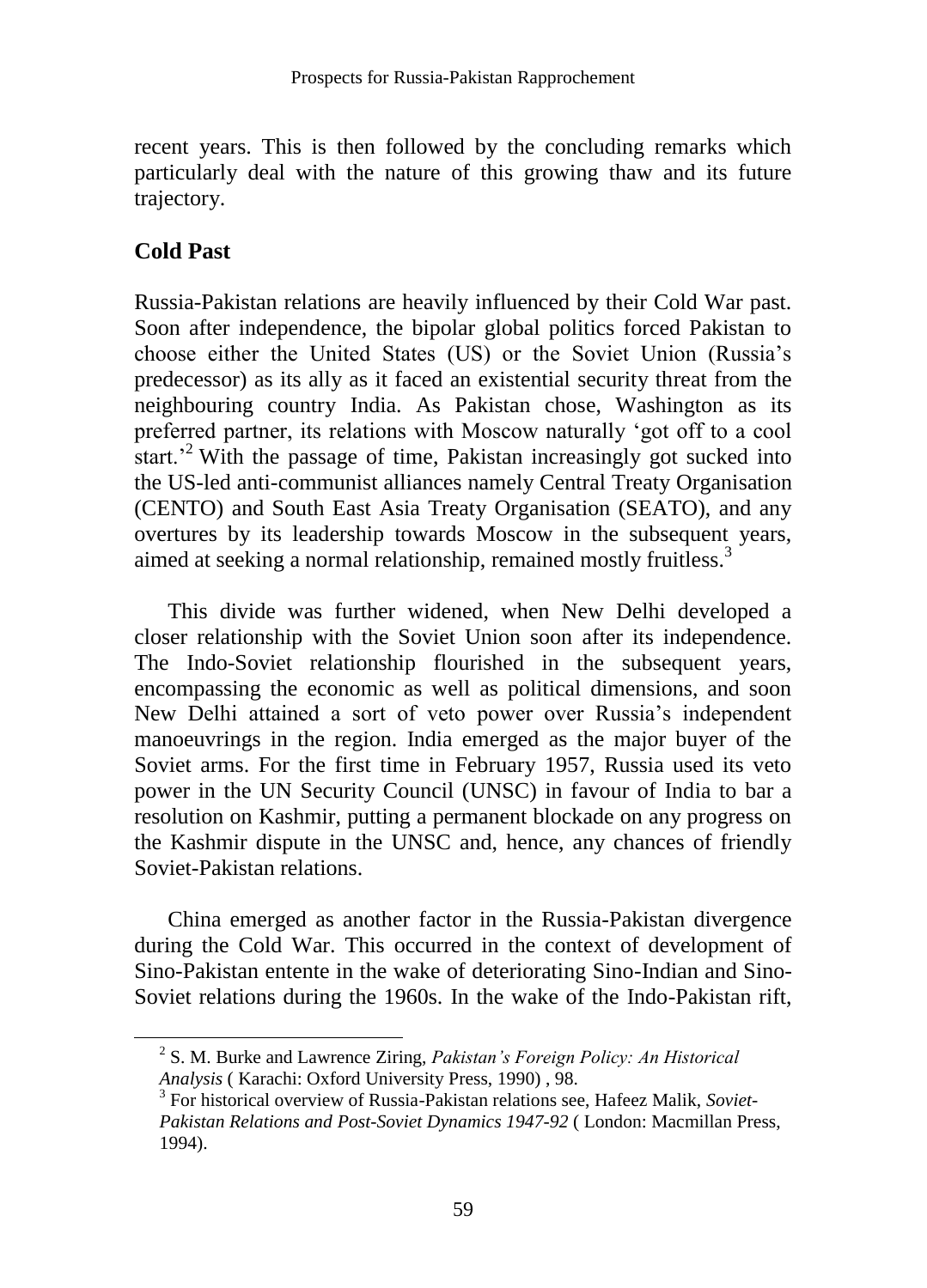#### Strategic Studies

Beijing naturally viewed Pakistan as a valuable partner, when China's increasingly troublesome relations with New Delhi became noisy, during the 1960s, as demonstrated by their border clash in 1962. On the other hand, Pakistan viewed China as an important counterweight to India and the situation resulted in a new regional balance, where an Indo-Soviet alliance was facing a Sino-Pakistani entente.

Russia-Pakistan differences over Afghanistan emerged as another factor in their bilateral divergence since the final major episode of the Cold War unfolded with the Soviet invasion of Afghanistan in 1979. Pakistan's decision to support the Afghan resistance against Soviet occupation while becoming the conduit for the transfer of Chinese and American weapons to various Mujahideen groups naturally enraged the Soviet leadership. It, thus, added another chapter of distrust in their bilateral relationship.

The end of the Cold War created genuine hopes that the two countries would now be able to improve their ties in a less polarised international environment. The departure of Soviet forces from Afghanistan in 1989, and the subsequent downfall of the Moscow-supported Najibullah regime in Kabul, in 1992, also removed an important irritant in the bilateral relationship. A degree of optimism was generated, when soon after the end of the Cold War Russia's new government signalled positively regarding its changing outlook towards South Asia. In a gesture of goodwill towards Islamabad, Russian Vice President, Rutskoi, visited Pakistan towards the end of December 1991. During his visit, Rutskoi not only supported Pakistan's proposal of declaring South Asia  $-$  a Nuclear Weapon-Free Zone (NWFZ), but also made some important adjustments in Russia's Kashmir policy, when he asked both India and Pakistan to show respect for human rights, causing displeasure in New Delhi.<sup>4</sup>

This, however, proved to be a temporary thaw and could not be sustained, and the relations again deteriorated in the coming years. This was highlighted when, during President Boris Yeltsin's visit to India in 1993, Russia and India signed a new 20-year Treaty of Friendship and Cooperation, a reminiscent of the 1971 treaty between the two countries. Russia again endorsed the Indian position on Kashmir and Yeltsin during

<sup>4</sup> Rouben Azizian and Peter Vasilieff, "Russia and Pakistan: The Difficult Path to Rapprochement," *Asian Affairs*, 37.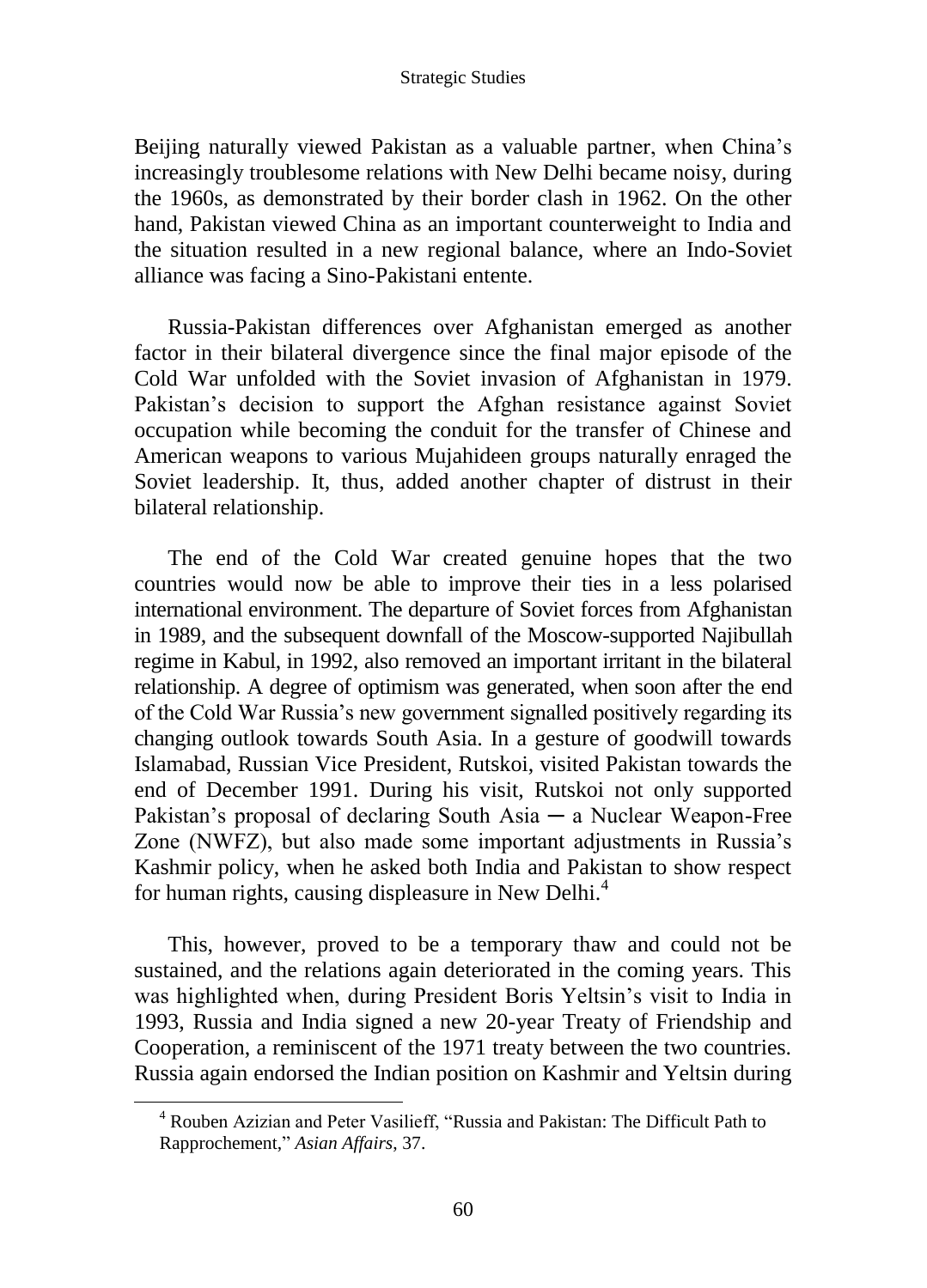his visit to India remarked on Kashmir that "the truth is on the side of India." <sup>5</sup> During the rest of the1990s, Russia remained tilted towards its old ally in the region, which was demonstrated on several occasions. For example, Moscow openly sided with New Delhi during the 1999 Kargil Crisis and expressed its concerns regarding Pakistan's moves in the disputed area.<sup>6</sup>

## **Increasing Warmth**

 $\overline{a}$ 

Developments in the region following 9/11, however, had a more soothing effect on Russia-Pakistan discord. Pakistan's decision to withdraw its support to the Taliban regime in the wake of the US invasion of Afghanistan was well-received in Moscow, as it eliminated an important post-Cold War element of friction in the Russia-Pakistan relationship. Consequently, soon after 9/11, the two countries initiated regular contacts and started a dialogue under Pakistan-Russia Joint Working Group on Terrorism in 2002, followed by a dialogue on strategic stability in 2003. President Musharraf also visited Moscow in February 2003, which was the first such visit since 1970, when Zulfikar Ali Bhutto visited Russia.

An important turning point in this positive trajectory, however, came with the visit of Russian Prime Minister, Mikhail Fradkov, to Pakistan in 2007. He has been the first Russian Prime Minister to visit Pakistan in the post-Soviet era, and the first in 38 years. Since then there have been sustainable improvements in the bilateral relationship. For example, the two countries initiated another structured dialogue in 2009, in the form of annual quadrilateral summits between Afghanistan, Pakistan, Russia and Tajikistan, which also included bilateral meetings between the Presidents of Russia and Pakistan and first such meeting was held in Tajikistan in 2009. The bilateral relations further expanded at a similar summit in Sochi in August 2010. Most important in this regard has been the decision to establish Russia-Pakistan Inter-Governmental Commission

<sup>5</sup> Sanjoy Hazarika, "Despite US, Yeltsin Backs Rocket Deal with India," *New York Times*, January 30, 1993, http://www.nytimes.com/1993/01/30/world/despite-usyeltsin-backs-rocket-deal-with-india.html

<sup>6</sup> Mussarat Javaid Cheema, "International Community on Kargil Conflict," *South Asian Studies*, 28, no. 1 (January-June 2013): 92.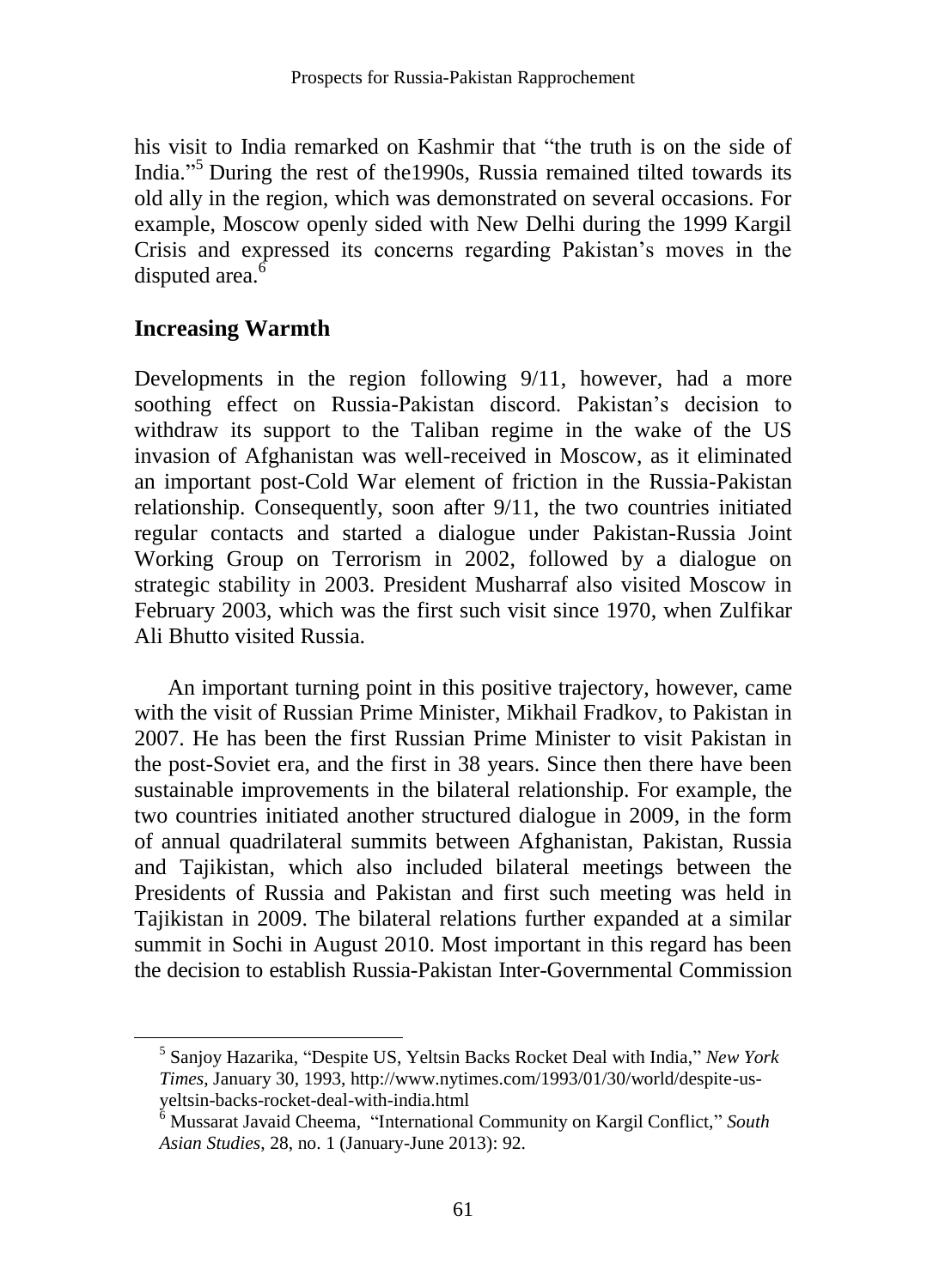#### Strategic Studies

on Trade, Economic, Scientific, Technological and Cultural Cooperation, which held its first meeting in September 2010.

In further developments, Russia openly supported Pakistan's bid to join the Shanghai Cooperation Organization (SCO) in 2011.<sup>7</sup> Similarly, Russia also condemned the North Atlantic Treaty Organisation (NATO) cross-border air attack on the Pakistan Army's Salala check-post on the Pak-Afghan border in November 2011, that killed 24 Pakistani soldiers. Russia's Foreign Minister emphasised the unacceptability of violating the sovereignty of states, including during the planning and carrying out of counter-terrorist operations.<sup>8</sup> Increased conversation between the two countries was highlighted by the fact that, between 2008 and 2012, Pakistani President, Asif Ali Zardari, met six times with Russian President, Dmitry Medvedev.

Similarly, the two countries have also initiated a bilateral strategic dialogue at the levels of foreign secretaries, aimed at seeking a 'multidimensional relationship' encompassing defence, commerce and energy and its first round was held in August 2013. Meanwhile, the Russia-Pakistan dialogue on strategic stability dealing with the issues related to arms control, non-proliferation of weapons of mass destruction, and building up global and regional security held ten rounds of talks. In the  $10^{th}$  meeting of the consultative group on strategic stability dialogue, held in April 2016, both states have called for "the need to create a regional and global environment that guaranteed equal and undiminished security to all states."<sup>9</sup>

The two countries have also been increasing contacts between their defence establishments. For example, the visit by Pakistan Army Chief General, Ashfaq Parvez Kayani, to Russia in October 2012, has been an important milestone. This has been followed by a reciprocal visit by the

<sup>7</sup> "On Heels of Bin Laden Killing, Pakistan President Visits Moscow," *Russia Today*, May 12, 2011, https://www.rt.com/politics/pakistan-russia-meetingmedvedev-kremlin/

<sup>8</sup> "No NATO excuse to violate Pakistan sovereignty - Russia," *Reuters*, November 28, 2011[, http://uk.reuters.com/article/uk-russia-nato-pakistan](http://uk.reuters.com/article/uk-russia-nato-pakistan-idUKTRE7AR1LE20111128)[idUKTRE7AR1LE20111128](http://uk.reuters.com/article/uk-russia-nato-pakistan-idUKTRE7AR1LE20111128)

<sup>9</sup> Press Release, Embassy of Pakistan (Doha), [http://www.mofa.gov.pk/qatar/pr](http://www.mofa.gov.pk/qatar/pr-details.php?prID=3686)[details.php?prID=3686](http://www.mofa.gov.pk/qatar/pr-details.php?prID=3686)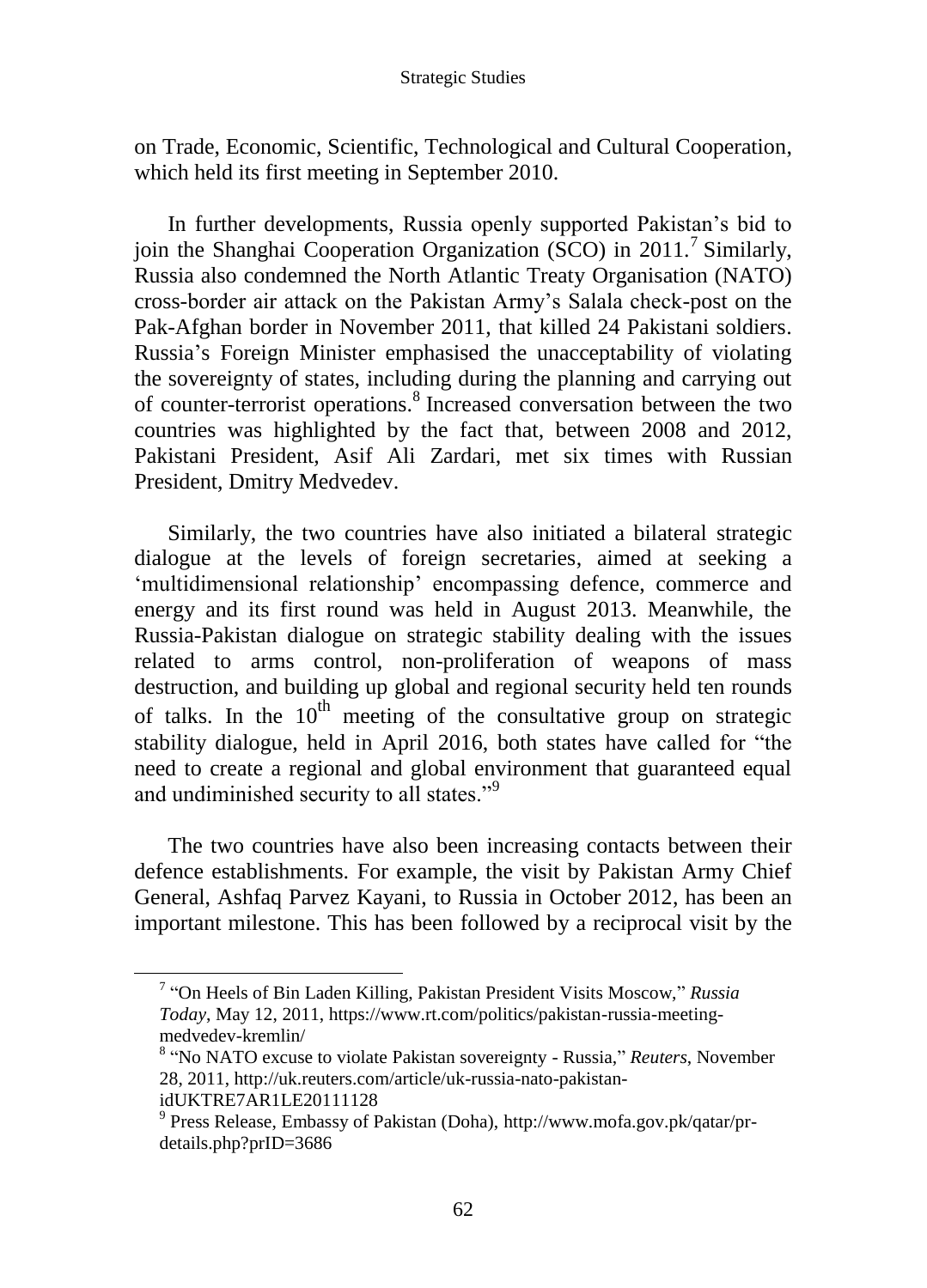Commander-in-Chief of the Ground Forces of the Russian Federation, Col. Gen. Vladimir V. Chirkin, to Pakistan in August 2013. The Russian Air Force Chief visited Pakistan in April 2013. Pakistan Naval Ship (PNS) Aslat made a port call, a fist ever port call made by any Pakistani Navy ship to Russia, in October 2013, followed by PNS Rahnaward, who made two port calls to Russia in the same month. A naval unit of the Russian pacific fleet made a port call to Pakistan in April 2014. Similarly, all three Commanders-In-Chief of Russia's armed forces visited Pakistan in 2014. In July 2015, Pakistan's Chief of Army Staff, General Raheel Sharif, also paid a visit to Russia.

Russia has also signalled interest in selling its military hardwares to Pakistan. In June 2014, Moscow lifted its self-imposed and undeclared embargo on arms supplies to Pakistan. Following that, it has been able to negotiate an agr eement with Pakistan to supply four Mi-35 Hind attack helicopters. On the other hand, Pakistan has also expressed its interest in broad range of Russian military weaponry including air defence systems, combat aircrafts, particularly the Su-35 and advanced tanks. Meanwhile, during the period, Russia has also allowed China to transfer JF-17's engines to Pakistan. The JF-17 combat aircraft is jointly manufactured by China and Pakistan.

Russia has also signed a broader 'military cooperation' agreement with Pakistan during the visit of its Defence Minister, General Sergei Shoigu, to Islamabad in November 2014, which has been the first such visit since 1969. General Shoigu remarked on the occasion that Russia wanted 'peaceful solution' to all problems in the region and that the "world community not only praised but wanted to do business with Pakistan now."<sup>10</sup> In a concrete development with regard to the pursuance of the agreement, the two countries have held the first-ever joint military exercise during September-October 2016. In this joint military exercise, named 'Friendship 2016,' around 200 military personnel participated.

Most importantly, the exercises with Russian ground forces went ahead despite strong Indian objections in the wake of heightened

<sup>10</sup> "Pakistan, Russia sign milestone military co-op pact," *Nation*, November 21, 2014, http://nation.com.pk/national/21-Nov-2014/pakistan-russia-sign-milestonemilitary-co-op-pact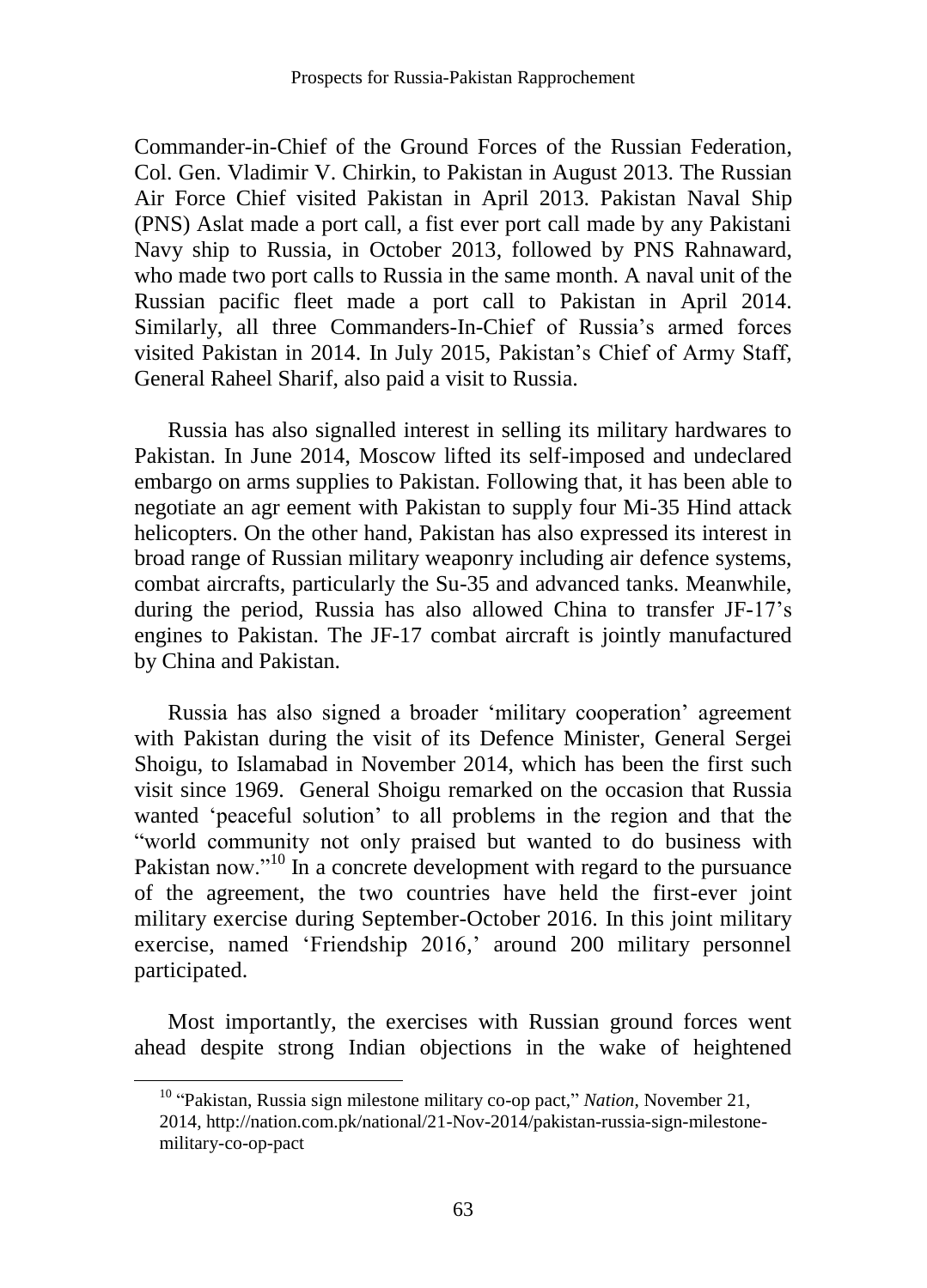tensions between Pakistan and India following an attack on the Uri military camp in the India-held Kashmir. New Delhi has even expressed its displeasure on the development, and the Indian envoy to Pakistan remarked on the occasion that Russia's military cooperation with Pakistan was "a wrong approach and it would only create problems."<sup>11</sup> In a reflection of India's apparent unhappiness over Russia's joint military exercise with Pakistan, Indian Prime Minister invoked a Russian proverb "an old friend is better than two new friends," during his remarks at a joint press event with Putin after the BRICS Summit in India, in October 2016.<sup>12</sup> Meanwhile, Russian Defence Ministry has also announced plans to hold a second round of joint military exercises with Pakistan in  $2017^{13}$ 

## **Factors Behind Increasing Warmth**

The growing thaw in the Russia-Pakistan relationship is a function of many factors that are embedded in the evolving geopolitical and geoeconomic transformations in the region. These factors can be summarised as follows:

## *Afghanistan*

Moscow has been facing a strange dilemma in Afghanistan since 9/11. While it welcomed the removal of the Taliban regime in Kabul, in the wake of the US invasion of Afghanistan after  $9/11$ , it has also been uneasy about the long-term implications of the continued presence of the US forces in the country. Moscow thinks that the geographical location of Afghanistan is highly suitable for setting up military bases that can "exert pressure on a vast region, including Central Asia, the Caspian littoral states and the Persian Gulf, which is rich in oil and gas and other

 $11$  "India Conveys to Moscow its Opposition to Russia-Pakistan Military Exercise," *Indian Express*, October 11, 2016, http://indianexpress.com/article/india/india-newsindia/india-conveys-to-moscow-its-opposition-to-russia-pakistan-military-exercise-3077204/

<sup>&</sup>lt;sup>12</sup> "'Old Friend is Better than 2 New Friends': India, Russia Sign 16 Key Pacts in Goa," *Rediff News*, October 16, 2016, [http://www.rediff.com/news/report/pix](http://www.rediff.com/news/report/pix-india-russia-sign-16-key-pacts-in-goa/20161015.htm)[india-russia-sign-16-key-pacts-in-goa/20161015.htm](http://www.rediff.com/news/report/pix-india-russia-sign-16-key-pacts-in-goa/20161015.htm)

<sup>13</sup> "Russian Land Forces to Hold Drills with India, Pakistan in 2017," *Russia Beyond the Headlines*, December 01, 2016, [http://in.rbth.com/news/2016/12/01/russian](http://in.rbth.com/news/2016/12/01/russian-land-forces-to-hold-drills-with-india-pakistan-in-2017_652543)[land-forces-to-hold-drills-with-india-pakistan-in-2017\\_652543](http://in.rbth.com/news/2016/12/01/russian-land-forces-to-hold-drills-with-india-pakistan-in-2017_652543)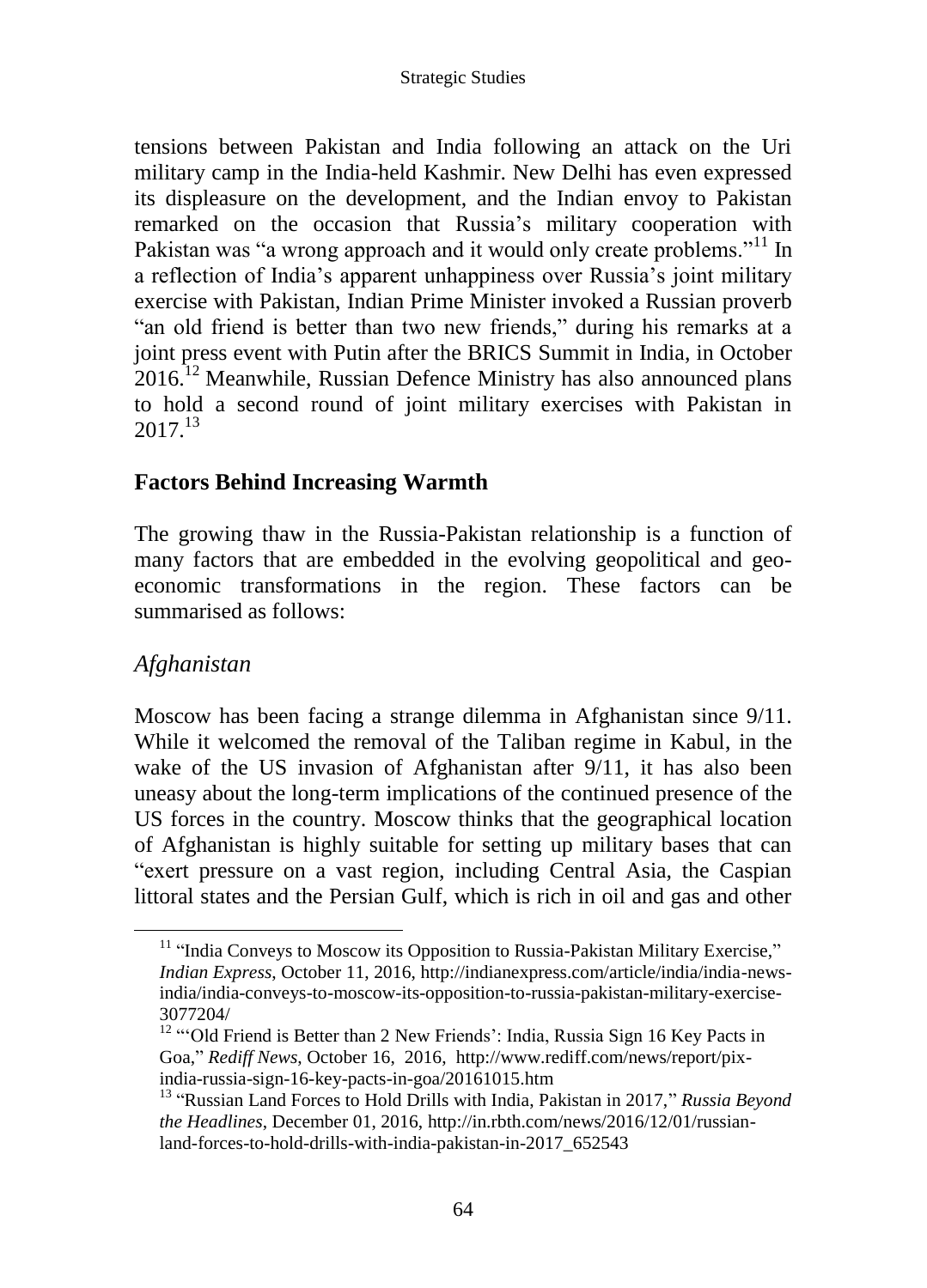resources."<sup>14</sup> Russia has been uneasy about the US presence in Afghanistan, which it thinks has the potential of undermining Russia's position in the region and beyond.

This Russian dilemma has recently gained a new twist in the wake of contradictory signals emanating from Washington, regarding future trajectory of the US mission in Afghanistan with a complete pull-out being offered as one option, and the possibility of development of permanent US military bases in the country as another. Consequently, Moscow has been concerned about the stability of Afghanistan if Washington opts for a complete withdrawal of its forces from the country, where the Afghan National Army (ANA) will face daunting challenges in controlling the widespread Taliban insurgency while, on the other hand, it has been deeply uneasy about the possibility of a permanent establishment of western military bases in Afghanistan.

Moscow's dilemma in Afghanistan has been evident from the pronouncement of Zamir Kabulov, Russia's special envoy to Afghanistan. Expressing his concern about the return of instability to Afghanistan with the possible departure of the US forces from the country, he has remarked that "if things go the way they go now – there is a prospect of chaos" in the country. <sup>15</sup> And at the same time, he expressed concerns about the possibility of establishment of a permanent US military bases in Afghanistan following the departure of the bulk of the US-led forces from the country. He remarked that Washington's plans about military bases in Afghanistan raised questions for the Russian leadership, which wanted to have a 'transparent picture for these military bases' and maintained that the "foreign military bases had never aided stability in this region, and were doubly unlikely to do so if the final goals and agenda of the troops remained unknown."<sup>16</sup>

Russia is, thus, concerned about increased instability and uncertainty in Afghanistan particularly in the context of its spill-over effects into the Central Asian states. Highlighting Moscow's concerns in this regard,

<sup>&</sup>lt;sup>14</sup> Umer Nessar, "Zamir Kabulov: One should Go to Afghanistan Open-heartedly," *Afghanistan*, May 29, 2011[, http://en.afghanistan.ru/doc/243.html](http://en.afghanistan.ru/doc/243.html)

<sup>15</sup> "There's Still Hope for Afghanistan – Russian Envoy," *Russia Today*, December 11, 2011, https://www.rt.com/news/afghanistan-recovery-russian-envoy-525/  $16$  Ibid.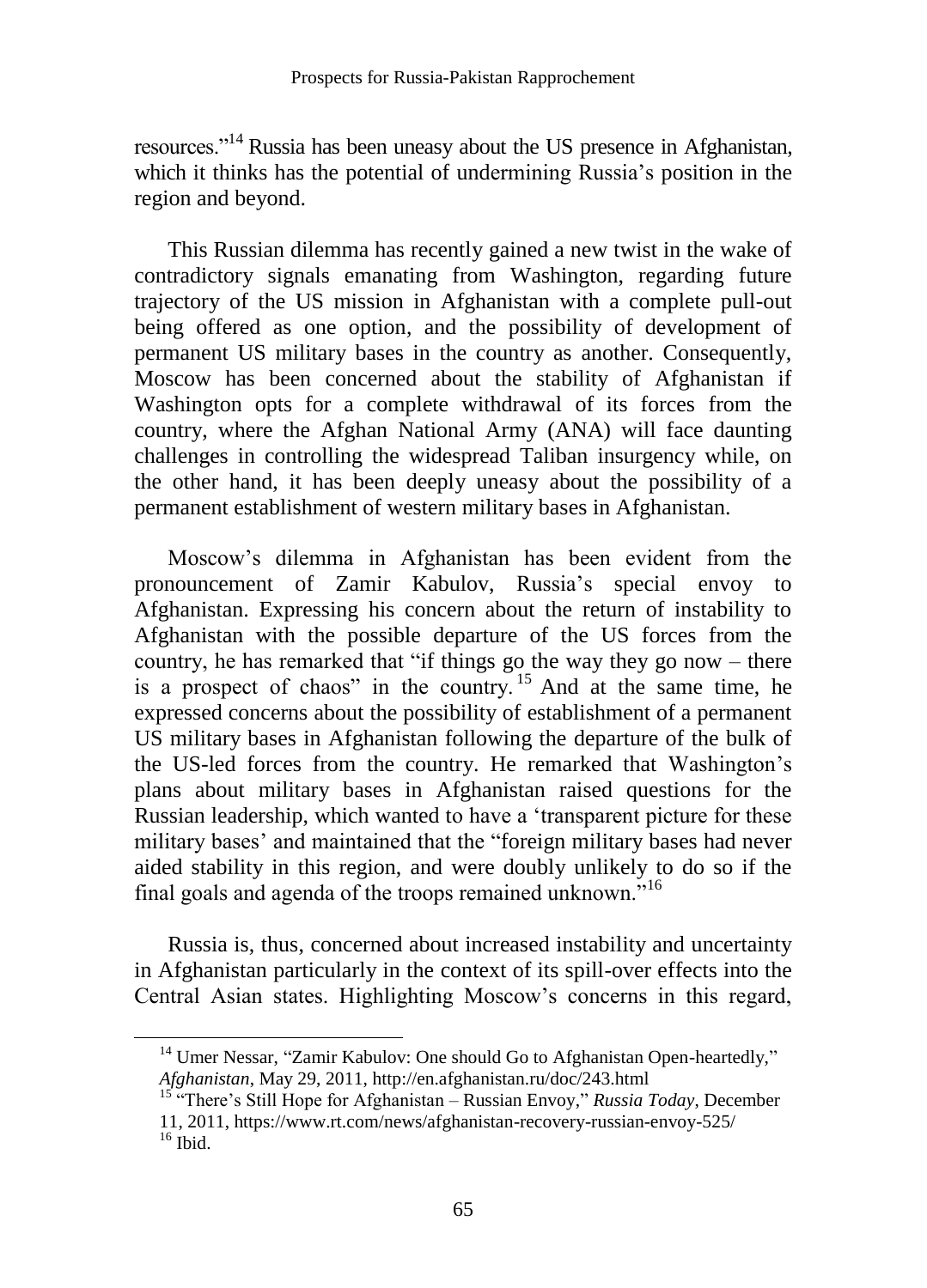#### Strategic Studies

President Putin declared in 2013, that the evolving situation in Afghanistan was a "matter of direct concern for our national security."<sup>17</sup> The Russian concerns in this regard have been highlighted by the continued presence of its military bases in Tajikistan, a country most affected by the situation in Afghanistan. Recently, Russia has further modernised its military hardware in Tajikistan, where the security situation has deteriorated rapidly over the last couple of years. Russian Deputy Defence Minister, Anatoly Antonov, who visited the country in February 2016, remarked in Dushanbe that "our Tajik friends and brothers are experiencing new challenges and threats, taking into account the problems emanating from Afghanistan."<sup>18</sup>

Moscow has even deemed it necessary to show gestures of goodwill towards Pakistani and Afghan Taliban at a time when the US is also not hesitant in talking to the Taliban movement. This has occurred particularly in the wake of the introduction of a new element in the Afghan civil war i.e. the appearance of the Islamic State of Iraq and Syria (ISIS), whom Moscow views as its bigger concern in the Middle East. Kabulov has remarked in this regard, that "there is no doubt that ISIS is training militants from Russia in Afghanistan as part of its efforts to expand into Central Asia."<sup>19</sup>

With this changing Russian approach towards the Taliban movement, Kabulov remarked that the Taliban movement is itself subject to terrorist attacks.<sup>20</sup> He further added that "Taliban interests objectively coincide with ours" in the context of growing presence of the Islamic State (IS) in Afghanistan. He also pointed out that "both the Afghan and the Pakistani

 $17$  President of Russia, "Security Council Meeting," May 8, 2013, <http://eng.kremlin.ru/news/5381>

<sup>&</sup>lt;sup>18</sup> Franz-Stefan Gady, "Russia Reinforces Tajikistan Base with 100 New Armored Vehicles," *Diplomat*, June 16, 2016, http://thediplomat.com/2016/06/russiareinforces-tajikistan-base-with-100-new-armored-vehicles/

<sup>&</sup>lt;sup>19</sup> Javid Ahmad, "Russia and Taliban Make Amends: Moscow's New Ally in Afghanistan," *Foreign Affairs*, January 31, 2016,

[https://www.foreignaffairs.com/articles/afghanistan/2016-01-31/russia-and-taliban](https://www.foreignaffairs.com/articles/afghanistan/2016-01-31/russia-and-taliban-make-amends)[make-amends,](https://www.foreignaffairs.com/articles/afghanistan/2016-01-31/russia-and-taliban-make-amends) see also Kim Sengupta, "World Powers Seek Unlikely Alliance with Taliban," *Independent*, January 8, 2016,

[http://www.independent.co.uk/news/world/asia/world-powers-seek-unlikely](http://www.independent.co.uk/news/world/asia/world-powers-seek-unlikely-alliance-with-taliban-as-interests-coincide-in-battle-against-common-a6801516.html)[alliance-with-taliban-as-interests-coincide-in-battle-against-common-a6801516.html](http://www.independent.co.uk/news/world/asia/world-powers-seek-unlikely-alliance-with-taliban-as-interests-coincide-in-battle-against-common-a6801516.html) <sup>20</sup> "There's Still Hope for Afghanistan - Russian Envoy," *Russia Today*, December

<sup>11, 2011,</sup> https://www.rt.com/news/afghanistan-recovery-russian-envoy-525/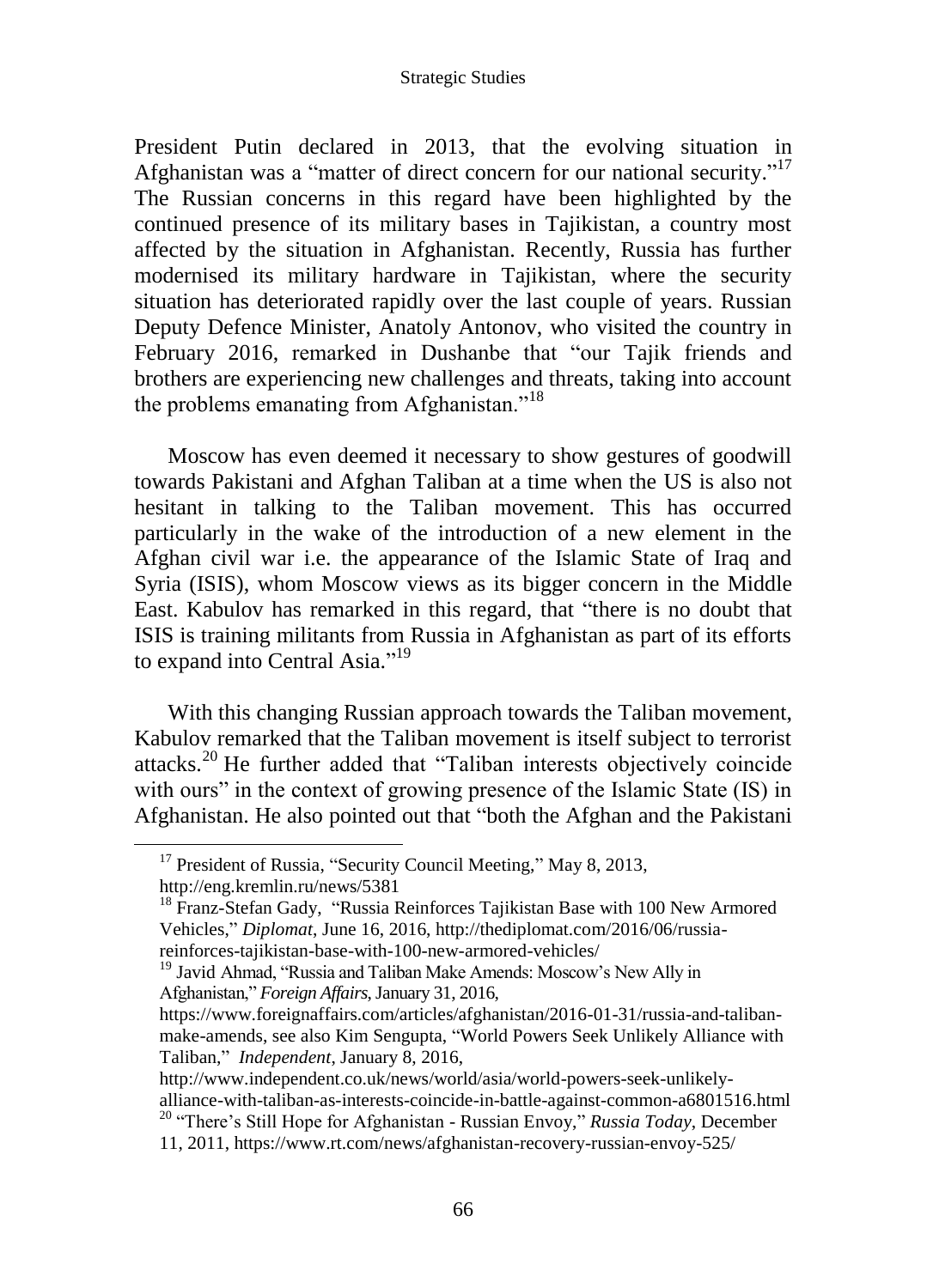Taliban have said they don't recognise ISIS and they don't recognise the ISIS leader [Abu Bakr] al-Baghdadi as the caliph, and that it was 'very important.'" At the same time, he revealed that Russia had "communication channels with the Taliban to exchange information."<sup>21</sup>

The increased deference of the Russian leadership towards Pakistan, thus, should be viewed in the context of increasingly complex challenges being faced by Moscow in the evolving Afghan scenario. Russia considers Pakistan as highly important for the stabilisation of Afghanistan if the US decides to withdraw completely from the country as it believes that "the problem of Afghanistan cannot be resolved without the constructive involvement of Pakistan and Iran."<sup>22</sup> Afghanistan has, thus, been an important area of discussion during the recent contacts between Moscow and Islamabad and the 2014 military agreement, specifically emphasises that the two share "similar views on developments in Afghanistan and doing business with each other."<sup>23</sup>

### *China*

 $\overline{a}$ 

During the Cold War, China has been an important constraint in the path to normalisation of Russia-Pakistan relations. Pakistan gave primacy to its relationship with China, while Moscow remained tilted towards India. Russia-Pakistan differences around the China were highlighted, when the Soviets proposed the system of 'collective security' in Asia in 1969. Zulfikar Ali Bhutto, an important architect of Pakistan's drift towards China during the 1960s, while discussing the prospects of Pakistan

[http://www.independent.co.uk/news/world/asia/world-powers-seek-unlikely](http://www.independent.co.uk/news/world/asia/world-powers-seek-unlikely-alliance-with-taliban-as-interests-coincide-in-battle-against-common-a6801516.html)[alliance-with-taliban-as-interests-coincide-in-battle-against-common-a6801516.html](http://www.independent.co.uk/news/world/asia/world-powers-seek-unlikely-alliance-with-taliban-as-interests-coincide-in-battle-against-common-a6801516.html)

<sup>&</sup>lt;sup>21</sup> Javid Ahmad, "Russia and Taliban Make Amends: Moscow's New Ally in Afghanistan," *Foreign Affairs*, January 31, 2016,

[https://www.foreignaffairs.com/articles/afghanistan/2016-01-31/russia-and-taliban](https://www.foreignaffairs.com/articles/afghanistan/2016-01-31/russia-and-taliban-make-amends)[make-amends,](https://www.foreignaffairs.com/articles/afghanistan/2016-01-31/russia-and-taliban-make-amends) see also Kim Sengupta, "World Powers Seek Unlikely Alliance with Taliban," *Independent*, January 8, 2016,

<sup>22</sup> Vladimir Radyuhin, " Still Waiting for the Bear Hug," *Hindu*, September 28, 2012[, http://www.thehindu.com/todays-paper/tp-opinion/still-waiting-for-the-bear](http://www.thehindu.com/todays-paper/tp-opinion/still-waiting-for-the-bear-hug/article3943960.ece)[hug/article3943960.ece](http://www.thehindu.com/todays-paper/tp-opinion/still-waiting-for-the-bear-hug/article3943960.ece)

<sup>23</sup> Joy Mitra, "Russia, China and Pakistan: An Emerging New Axis?," *Diplomat*, August 18, 2015, http://thediplomat.com/2015/08/russia-china-and-pakistan-anemerging-new-axis/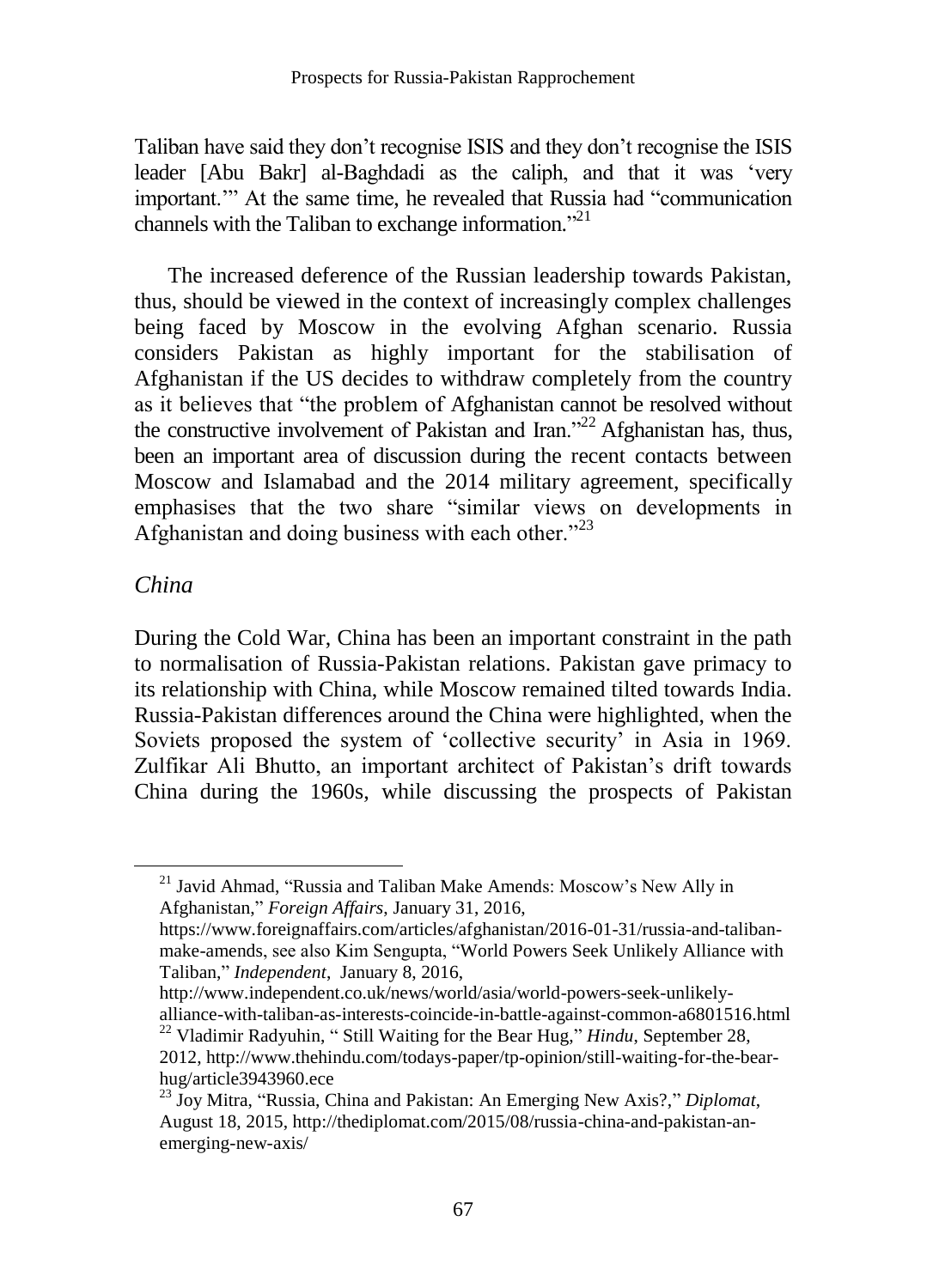joining the system that called for Indo-Pakistan reconciliation and had an anti-China twist, made it clear that:

the collaboration with India can follow the settlement of the disputes provided it is not a precondition to a military collaboration poised against China. If it is to be a stage in the development of a military collaboration, it cannot be accepted, even if economic bounties flow out of it or even if it comes after the settlement of India-Pakistan disputes. Being directed against China it will spell disaster.<sup>24</sup>

In the post-Cold War era, with the normalisation of Sino-Russian relations, Beijing became a facilitating factor in the process of rapprochement between Islamabad and Moscow. Indeed, in the post-Cold War era the Russian and Chinese leadership made an effort to harmonise their policies towards South Asia, as demonstrated by the initiation of the formal process of induction of both India and Pakistan in the SCO. Russia and China have also coordinated on the Afghan issue and have been spelling out their common concerns through their joint statements from the SCO forum. More recently, Russia, China and Pakistan are also holding trilateral consultations on the deteriorating security situation in Afghanistan.<sup>25</sup>

The China factor has been facilitating the process of rapprochement between Russia and Pakistan in other ways also. In this regard, some important regional developments like Gwadar-centered China-Pakistan Economic Corridor (CPEC) are reshaping Russian outlook towards the region. The year 2015, saw Putin and Chinese President, Xi Jinping, strike a deal to pursue joint development projects between the Russia-led Eurasian Economic Union and the Chinese 'New Silk Road Economic Belt' of which CPEC is an important part. Most importantly, Pakistan's warm waters have always been of great economic and strategic importance for Russia and present-day "Russian dream is also Pakistan-

<sup>24</sup> Zulfikar Ali Bhutto, *Pakistan and the Alliances* (Lahore: Classic, 1994), 39.

<sup>&</sup>lt;sup>25</sup> "Moscow to Host Russia-China-Pakistan Strategic Talks on Afghanistan in December: Kabulov," *Dawn*, November 21, 2016,

[http://nation.com.pk/international/21-Nov-2016/moscow-to-host-russia-china](http://nation.com.pk/international/21-Nov-2016/moscow-to-host-russia-china-pakistan-strategic-talks-on-afghanistan-in-december-kabulov)[pakistan-strategic-talks-on-afghanistan-in-december-kabulov](http://nation.com.pk/international/21-Nov-2016/moscow-to-host-russia-china-pakistan-strategic-talks-on-afghanistan-in-december-kabulov)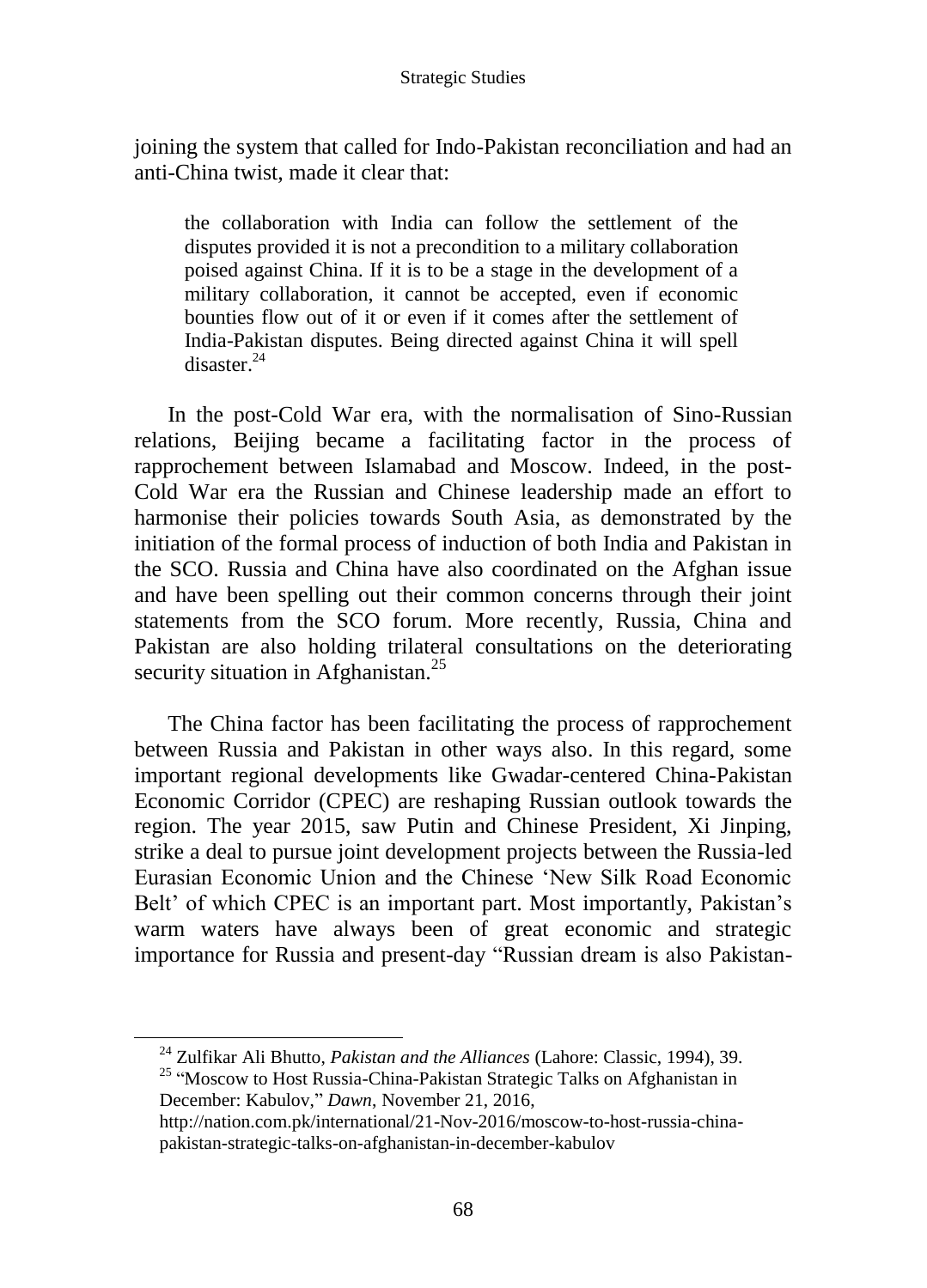dependent, because of geography."<sup>26</sup> Way back during the late  $1960$ when Islamabad and Moscow enjoyed a brief moment of cordiality  $-$  the Soviet government assisted in improving the Gwadar port, which has now gained an international fame as it becomes the key hub of the CPEC project.

Interestingly, these developments are occurring at a time when Russia is facing economic hardships in the wake of plummeting energy prices and western economic sanctions because of the Ukraine crisis. Russians have, thus, exhibited interest in CPEC and other infrastructure related investments in Pakistan. Moscow has even inked a deal with Pakistan to invest US\$2bn in a project of constructing North-South gas pipeline, connecting Karachi and Lahore, which is expected to conclude by 2018. Pakistan has even expressed interest in concluding a Free Trade Agreement (FTA) with the Russia-led Eurasian Economic Union.<sup>27</sup>

Such an outcome will link up CPEC with the European Union (EU) nations connecting the whole region in a trade block. Russia has shown interest in the economic integration of region in the recent years. The Russian state-run Gazprom has exhibited its readiness to be involved in the construction of the Turkmenistan-Afghanistan-Pakistan-India (TAPI) gas pipeline.<sup>28</sup> The Russia-Pakistan-Afghanistan-Tajikistan Quadrilateral Forum has also highlighted several regional projects for the economic integration of the countries including the development of a land corridor connecting Pakistan and Tajikistan through Afghanistan's narrow strip of Wakhan. These also include the Central Asia-South Asia electricity transmission from Kyrgyzstan and Tajikistan to Afghanistan and Pakistan (CASA-1000) with Putin pledging to invest US\$500 million in CASA-1000 and offering to help fund and build the other projects. Indeed, Russian analysts have rediscovered the geographical importance

<sup>&</sup>lt;sup>26</sup> Shaukat Qadir, "Russia Warms to Pakistan as Opportunity Knocks All Over Asia," *National*, September 20, 2015,

[http://www.thenational.ae/opinion/comment/russia-warms-to-pakistan-as](http://www.thenational.ae/opinion/comment/russia-warms-to-pakistan-as-opportunity-knocks-all-over-asia)[opportunity-knocks-all-over-asia](http://www.thenational.ae/opinion/comment/russia-warms-to-pakistan-as-opportunity-knocks-all-over-asia)

<sup>27</sup> "Pakistan Keen to Join EEU Free Trade Area – Prime Minister," *Sputnik International*, August 26, 2015,

https://sputniknews.com/asia/201508261026204927/

 $^{28}$  Umer Nessar, "Zamir Kabulov: One should Go to Afghanistan Open-heartedly," *Afghanistan.ru*, May 29, 2011[, http://en.afghanistan.ru/doc/243.html](http://en.afghanistan.ru/doc/243.html)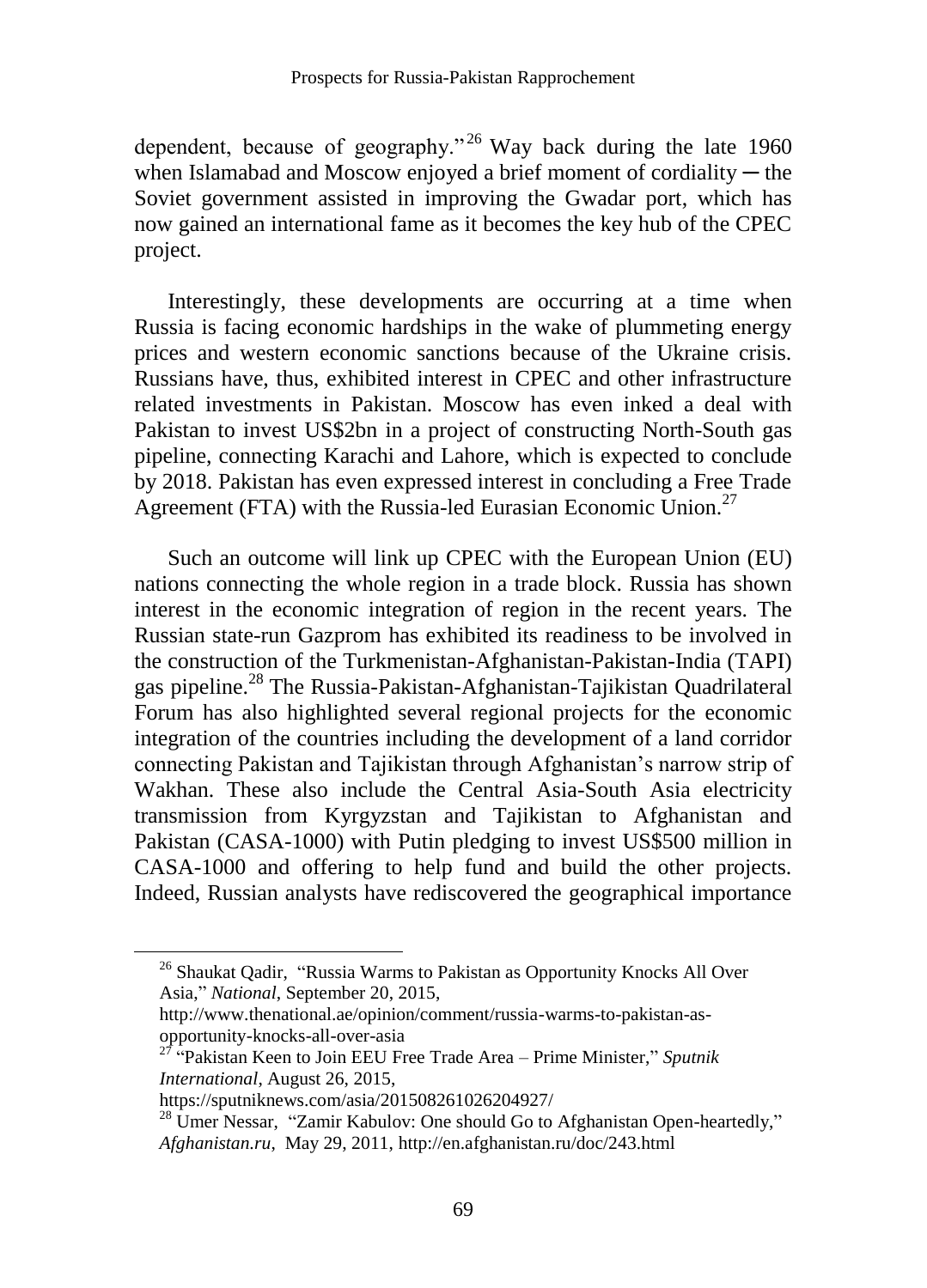of Pakistan and describe the country as "the 'Zipper' of Pan-Eurasian Integration."<sup>29</sup>

## *India*

Russia-Pakistan relations have been historically a function of the Indian factor and Moscow has mainly viewed its relations with Islamabad and New Delhi as a zero-sum game. With the end of the Cold War, a rationalisation of the Russian policy towards the region has been unfortunately lagging much behind the changing dynamics of the region. The US has been able to de-hyphenate its relations with India and Pakistan to a certain degree, and has been able to engage both the nations. On the other hand, Russia has kept its relationship with Pakistan hostage to India. There is, however, an increased realisation in Moscow that Pakistan has its own unique importance for the Russian interests, and an opening up with Islamabad is necessary.

On the other hand, important shifts have also occurred in New Delhi's outlook in the post-Cold War era. During the Cold War, Russia was the only key international ally of India, however, in the recent years, New Delhi has slowly drifted towards the US and the US-India strategic partnership has increasingly flourished after 9/11. India has also developed increasingly warm relationships with the countries of EU and the US allies like Japan. Similarly, India now enjoys closer economic relationship with China as compared to Russia, while keeping aloof its divergence with Beijing on Pakistan. Thus, today Russia is not the only strategic partner of India.

This has naturally led to competing pulls in the Indian effort to maintain its diverse strategic partnerships at the global level. An important manifestation in this regard has been in the context of Russia's arms exports to New Delhi, which has been historically a major importer of the Russian weaponry, providing crucial fiscal space to the Soviets. However, in the post-Cold War period, New Delhi has increasingly diversified its arms imports, becoming a major buyer of the western defence technology. In this regard, American and various European arms

<sup>&</sup>lt;sup>29</sup> Andrew Korybko, "Pakistan is The 'Zipper' of Pan-Eurasian Integration," *Russian Institute of Strategic Studies*, September 15, 2015, http://en.riss.ru/analysis/18882/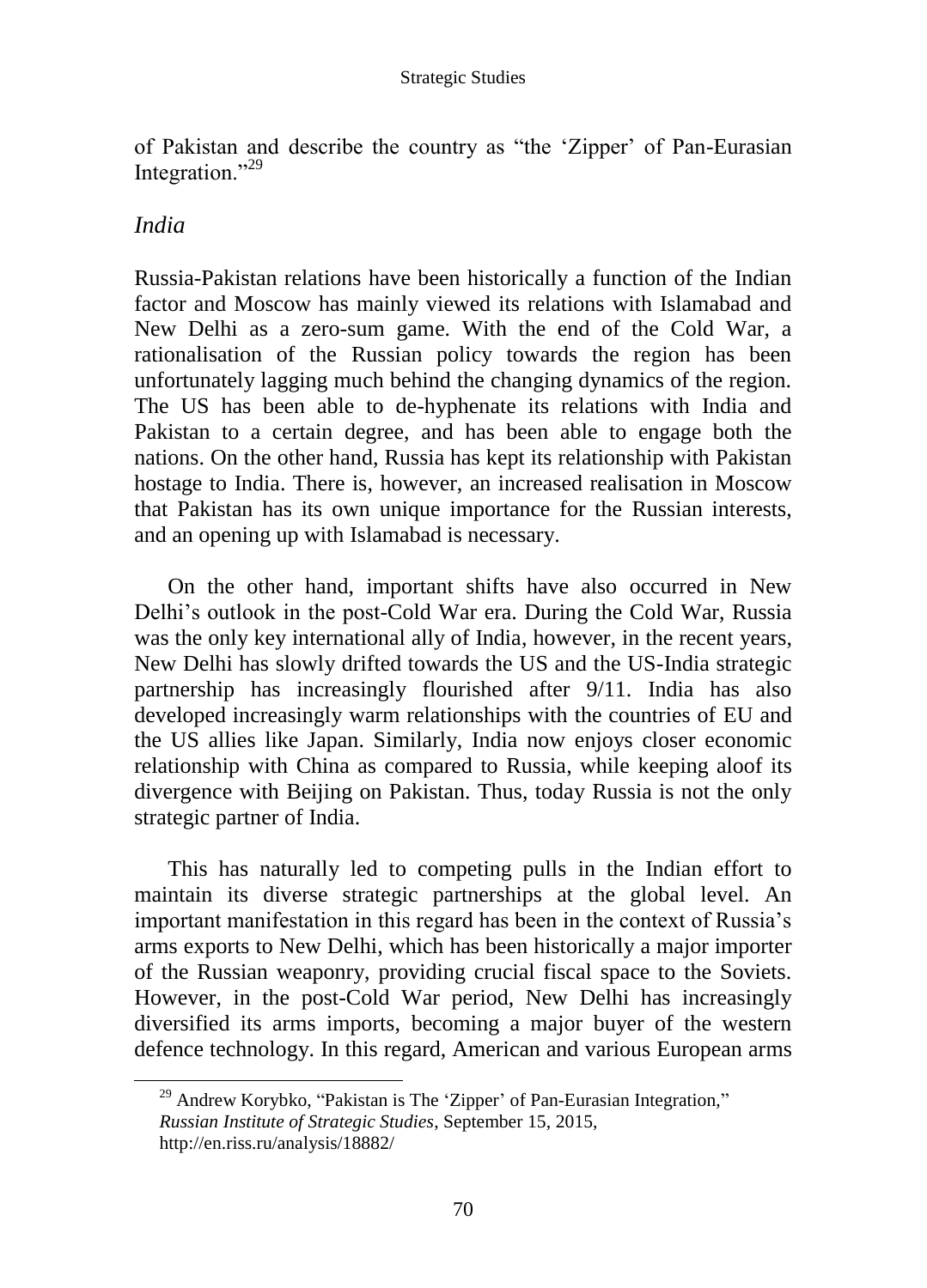suppliers have successfully competed with the Russian offers during the period. The most high-profile deal in this respect has been the acquisition of 36 French Rafale jet fighters by the Indian Air Force, instead of opting for the competing Russian MiG-35. Indeed, since 2011, the US has surpassed Russia as top military vendor to India. For example, between 2011 and 2014, India has imported US\$13.9 billion in military equipment from the US and only US\$5.34 billion from Russia.<sup>30</sup> In another distinction, India has also emerged as the second biggest buyer of the US weapons in 2015, behind only to Saudi Arabia.<sup>31</sup>

All this has not lost its impact on the Russian thinking, and has also encouraged it to diversify its ties in the region prompting increased contacts with Pakistan and an interest in tapping of Pakistani defence market. It has been in the background of such transformations in India's relations with the US and Russia that a leading Russian expert on Southern and Central Asia, Professor Vyacheslav Belokrenitsky, has noted, "if New Delhi is going to strengthen its strategic partnership with the US by entering into an exclusive long-lasting peaceful nuclear cooperation agreement with them and opening up the way for cooperation with the West in the military-technical sphere, can it rely on the fact that Russia will still refrain from military cooperation with Pakistan that would be to Russia's advantage? The point here, of course, is not that the vector of Moscow's military-technical cooperation itself will change, but that the implementation of certain corrections is possible and even necessary."<sup>32</sup>

<sup>&</sup>lt;sup>30</sup> Sam LaGrone, "US Edges Out Russia to Become India's Largest Military Equipment Vendor," *United States Naval Institute (USNI), News*, August 13, 2014, [https://news.usni.org/2014/08/13/u-s-edges-russia-become-indias-largest-military](https://news.usni.org/2014/08/13/u-s-edges-russia-become-indias-largest-military-equipment-vendor)[equipment-vendor](https://news.usni.org/2014/08/13/u-s-edges-russia-become-indias-largest-military-equipment-vendor)

<sup>&</sup>lt;sup>31</sup> Natalie Obiko Pearson, "India Surges to Second-Biggest US Weapons Buyer," *Bloomberg*, September 27, 2015[, http://www.bloomberg.com/news/articles/2015-](http://www.bloomberg.com/news/articles/2015-09-27/india-surges-to-second-biggest-u-s-weapons-buyer-as-china-rises) [09-27/india-surges-to-second-biggest-u-s-weapons-buyer-as-china-rises](http://www.bloomberg.com/news/articles/2015-09-27/india-surges-to-second-biggest-u-s-weapons-buyer-as-china-rises)

 $32$  Quoted in Sergey Kamenev, "Russia-Pakistan: the Way is Open for New Projects," *Oriental Review*, February 12, 2013,

http://orientalreview.org/2013/02/12/russia-pakistan-the-way-is-open-for-newprojects/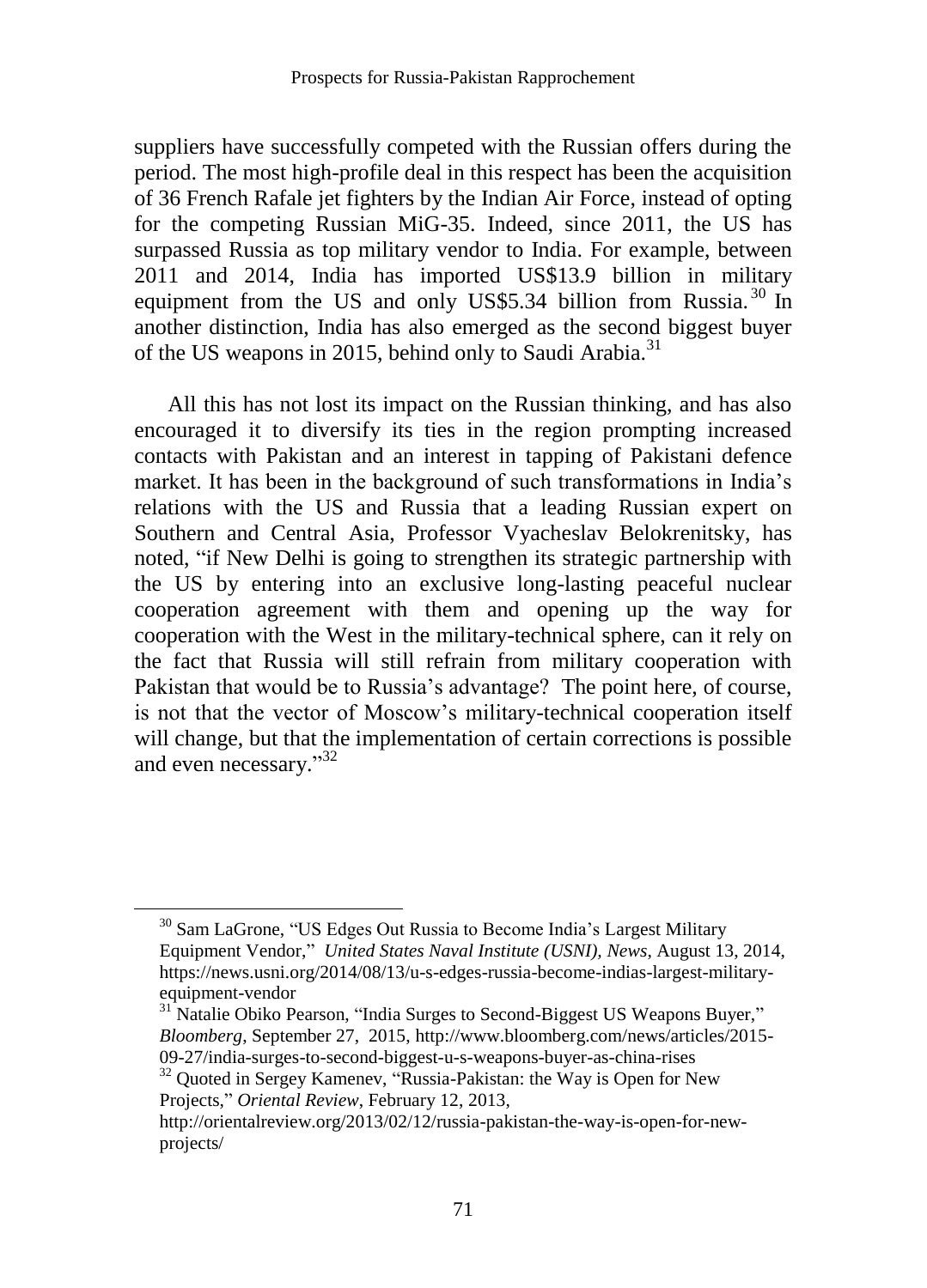### **Future Prospects for Pak-Russia Relations**

Russia's strategic culture oscillates between a Western/European identity on the one extreme and a unique Eurasian self, encompassing both European and Asian traits on the other. According to its western selfimage, Russia is a normal European power and an equal member of the Western community of nations. On the other hand, the Eurasianist stream in Russian self-identification 'underlines Russia's closeness to Asia' and states that "Russia is neither the West nor the East" and is rather 'special.'<sup>33</sup> The cumulative effect of these contending trends has been an 'existential ambivalence' in Russia's foreign relations producing competing pulls in the Russian foreign policy debates. $34$ 

However, as noticed by Yuri Fedorov, there have been shifts in Russia's self-identification since 2007, and Russia now considers itself as "an influential centre of a multipolar world" involved in an 'ideological competition' with the West, which emphasises that "instead of integrating itself into a globalising international system Russia should stay outside of globalisation and strive to maximise its independence."<sup>35</sup> This has occurred in the wake of growing trouble in the Russia-West relations revolving around the eastward expansion of NATO and the EU, crises in the Balkan and the Western attitudes towards the Chechnya that has further exacerbated with the development of Ukrainian and Georgian crises.

Consequently, Russia has paid more attention to the broader Asian region in the recent years. Russia has further solidified its partnership with China to ward off growing western pressure and has sought close relations with other Asian countries. Russia has even actively involved itself in the political dynamics of the Middle East in the recent years as demonstrated by its role in the Syrian civil war occurring as a dire consequence of the 'Arab Spring.' Moscow's more attention towards

<sup>&</sup>lt;sup>33</sup> For a discussion on various interpretations of Russian identity see, Vladimir Baranovsky, "Russia: A Part of Europe or Apart from Europe?," *International Affairs* 76, no. 3 ( 2000): 443-458.

 $34^{34}$  Baranovsky, 445.

<sup>&</sup>lt;sup>35</sup> Yuri Fedorov, "Russia: 'New' Inconsistent Nuclear Thinking and Policy" in Muttiah Alagappa, ed., *The Long Shadow: Nuclear Weapons and Security in 21st Century Asia* (New Delhi: Oxford University Press, 2009), 137.